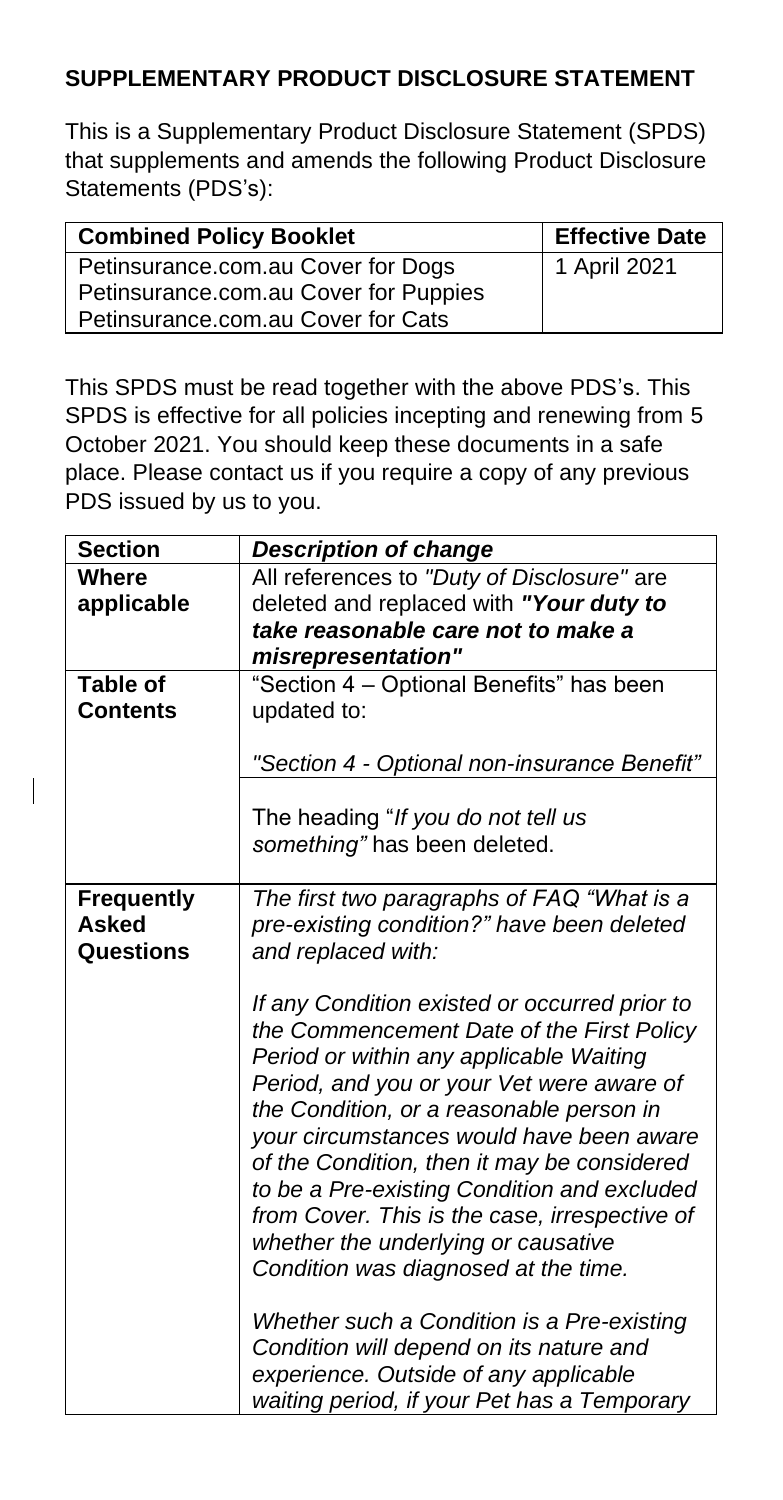|                                                | Condition that is considered to be a pre-<br>existing condition (because it occurred or<br>existed prior to the Commencement Date of<br>the First Policy Period, or during any<br>applicable Waiting Period, but that<br>Condition has not existed, occurred or<br>shown noticeable signs, symptoms or an<br>abnormality in the 18-month period<br>immediately prior to your claim Treatment<br>date), it will no longer be excluded from<br>Cover as a Pre-existing Condition.<br><b>Chronic Conditions and several other</b><br>specified Conditions cannot fall within this<br>category.                                                                                                                                                                                                                                                                                               |
|------------------------------------------------|-------------------------------------------------------------------------------------------------------------------------------------------------------------------------------------------------------------------------------------------------------------------------------------------------------------------------------------------------------------------------------------------------------------------------------------------------------------------------------------------------------------------------------------------------------------------------------------------------------------------------------------------------------------------------------------------------------------------------------------------------------------------------------------------------------------------------------------------------------------------------------------------|
|                                                | <b>Hereditary Conditions and congenital</b><br>Conditions will also not be considered a<br>Pre-existing Condition if they have not<br>shown noticeable signs, symptoms or an<br>abnormality at any time before the<br>Commencement Date of the First Policy<br>Period or during any applicable Waiting<br>Period.                                                                                                                                                                                                                                                                                                                                                                                                                                                                                                                                                                         |
|                                                | Please note, the examples set out below the<br>heading Examples of Pre-existing<br><b>Condition claims</b> remain unchanged.                                                                                                                                                                                                                                                                                                                                                                                                                                                                                                                                                                                                                                                                                                                                                              |
| <b>Frequently</b><br><b>Asked</b><br>Questions | The FAQ "What is a temporary condition?"<br>has been deleted and replaced with:<br><b>What is a temporary condition?</b><br>A Temporary Condition is a Condition,<br>which normally resolves with Treatment and<br>which is not on the list of excluded<br>Conditions in that definition. If your Pet has<br>a Temporary Condition that is considered a<br>Pre-existing Condition because it occurred<br>or existed prior to the Commencement Date<br>of the First Policy Period or during any<br>applicable Waiting Period, but the Condition<br>has not existed, occurred or shown<br>noticeable signs, symptoms or an<br>abnormality in the 18 month period prior to<br>your claim Treatment, it will no longer be<br>excluded from your policy as a Pre-existing<br>Condition. Refer to the 'Temporary<br>Condition' definition in 'Section 1 -<br>Definitions' for more information. |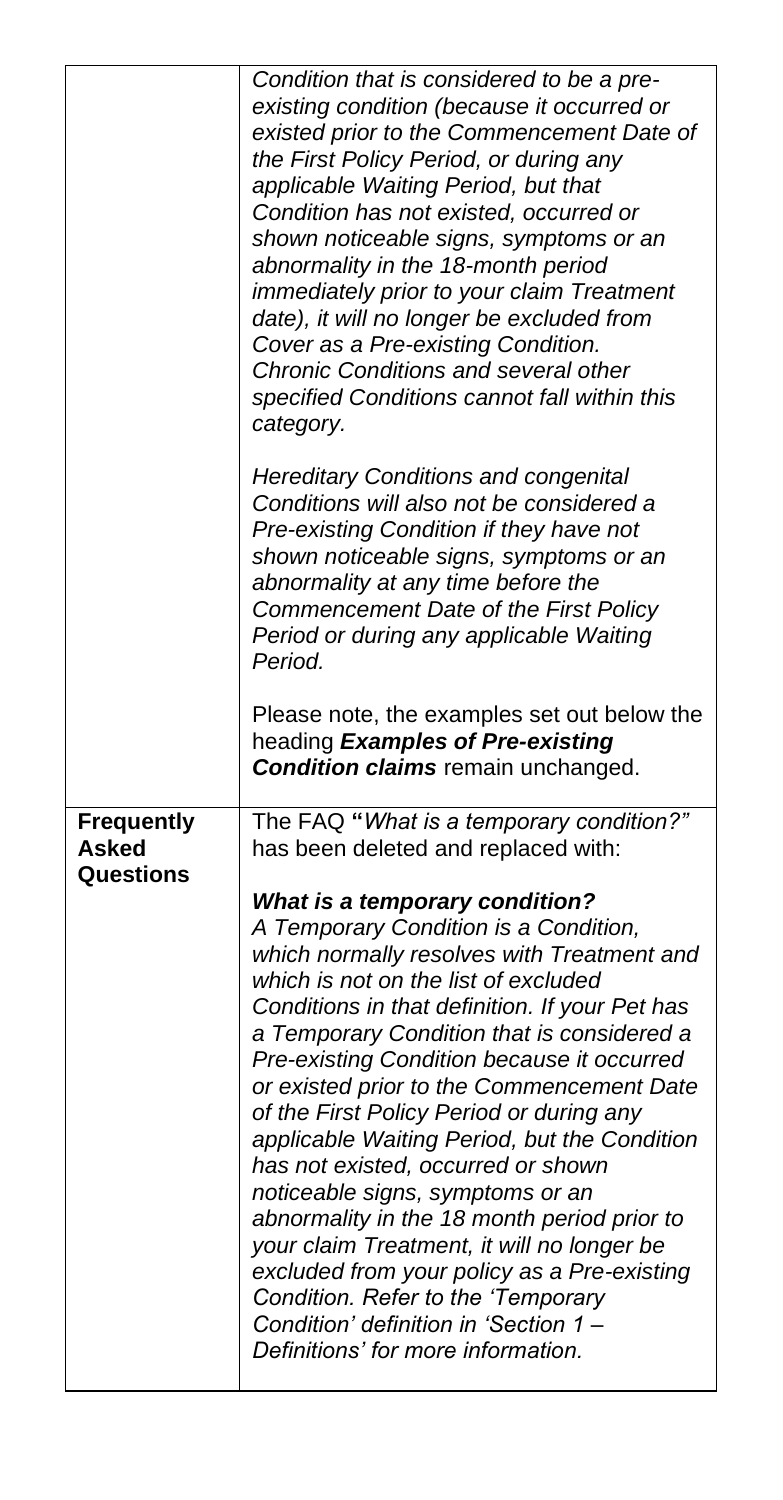| <b>Frequently</b> | The FAQ 'Will I have lifelong cover for my                                                 |
|-------------------|--------------------------------------------------------------------------------------------|
| <b>Asked</b>      | Pet?' has been deleted and replaced with                                                   |
| Questions         | the following:                                                                             |
|                   |                                                                                            |
|                   | Will I have lifelong cover for my Pet?                                                     |
|                   | Once your Pet is accepted and as long as                                                   |
|                   | we continue to provide this product and you<br>continue to hold the policy without a break |
|                   | in cover and renew your policy, your Pet will                                              |
|                   | be covered for eligible Vet Expenses for life                                              |
|                   | (with cover subject to the applicable terms                                                |
|                   | and conditions of the policy for each                                                      |
|                   | renewal period).                                                                           |
| <b>Frequently</b> | The "What is an exclusion?" FAQ has been                                                   |
| <b>Asked</b>      | deleted and replaced with:                                                                 |
| Questions         |                                                                                            |
|                   | <b>What is an exclusion?</b>                                                               |
|                   | As with most insurance products, there are                                                 |
|                   | certain situations in which you will not be                                                |
|                   | covered. There are some general                                                            |
|                   | exclusions such as Pre-existing Conditions,                                                |
|                   | dental procedures, fractured teeth, routine                                                |
|                   | or preventative Treatments (unless Routine                                                 |
|                   | Care cover is purchased, which provides a<br>non-insurance contribution up to the          |
|                   | Routine Care limits), some Elective                                                        |
|                   | Treatments and procedures and breeding or                                                  |
|                   | obstetrics. There may also be specific                                                     |
|                   | exclusions which may apply to specific                                                     |
|                   | levels of Cover.                                                                           |
| <b>Frequently</b> | The FAQ "What kind of Vet Consultations                                                    |
| <b>Asked</b>      | can I claim under my policy?" has been                                                     |
| Questions         | deleted and replaced with:                                                                 |
|                   |                                                                                            |
|                   | <b>What kind of Vet Consultations am I</b>                                                 |
|                   | covered for?<br>You can claim for Consultations in relation                                |
|                   | to Conditions covered by your policy.                                                      |
|                   | For example: Under Accident Cover, you                                                     |
|                   | can claim for Consultation fees in relation to                                             |
|                   | any eligible Specified Accidental Injuries                                                 |
|                   | and Specified Illnesses.                                                                   |
|                   |                                                                                            |
|                   | Please note: Routine health checks and                                                     |
|                   | vaccination visits are not coverable under                                                 |
|                   | your policy, unless you have selected the                                                  |
|                   | Routine Care option, which is a non-                                                       |
|                   | insurance benefit available as part of this                                                |
|                   | cover, as shown on your Certificate of                                                     |
|                   | <i>Insurance.</i>                                                                          |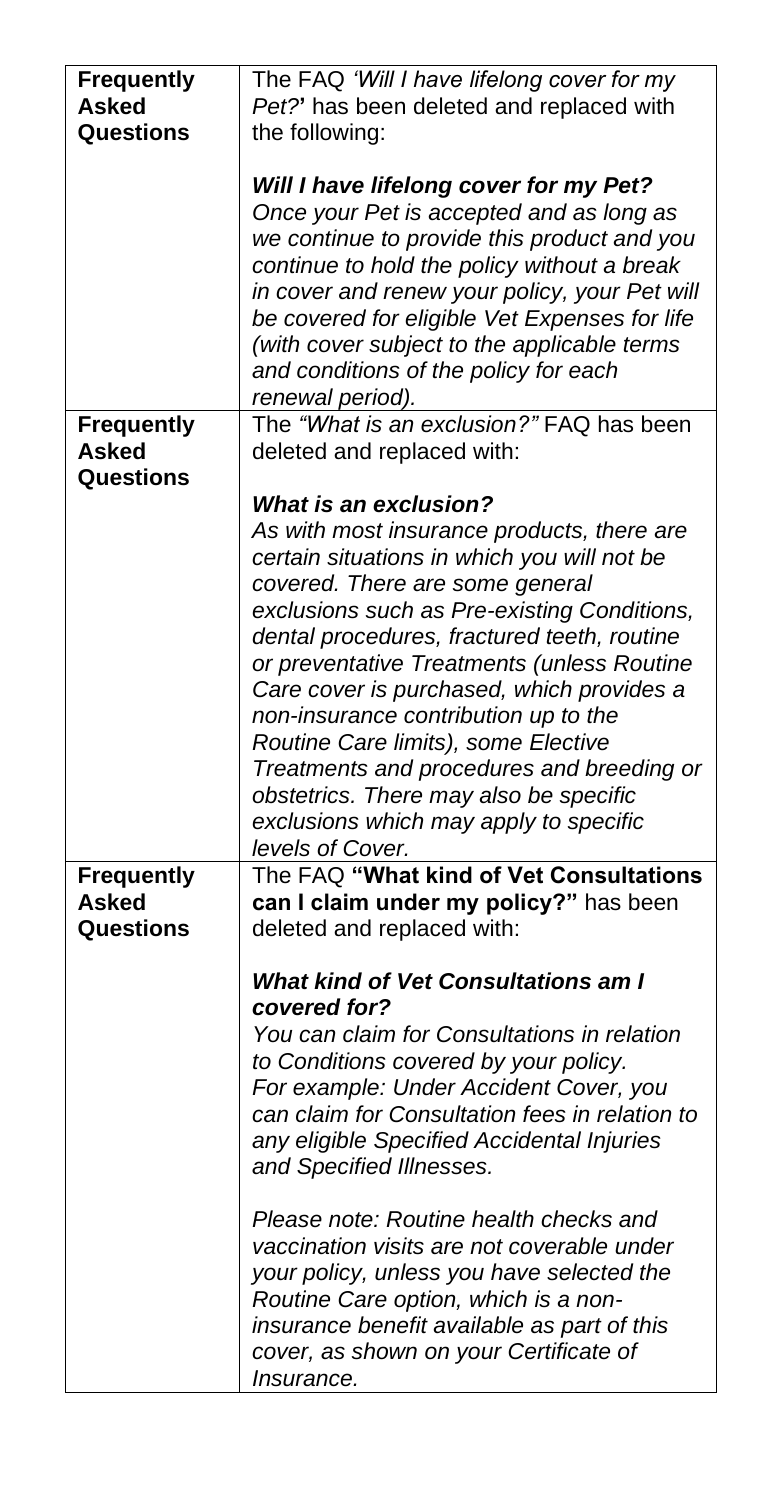| <b>Product</b>    | The last paragraph under the section titled                                                                                                                                                                                                                                                                                                                                                                                                                                                                                                                                                                                                                                                                                                                                                         |
|-------------------|-----------------------------------------------------------------------------------------------------------------------------------------------------------------------------------------------------------------------------------------------------------------------------------------------------------------------------------------------------------------------------------------------------------------------------------------------------------------------------------------------------------------------------------------------------------------------------------------------------------------------------------------------------------------------------------------------------------------------------------------------------------------------------------------------------|
| <b>Disclosure</b> | "Product Disclosure Statement" has been                                                                                                                                                                                                                                                                                                                                                                                                                                                                                                                                                                                                                                                                                                                                                             |
| <b>Statement</b>  | deleted and replaced with:                                                                                                                                                                                                                                                                                                                                                                                                                                                                                                                                                                                                                                                                                                                                                                          |
|                   | We may need to update this PDS from time<br>to time. We'll do this if certain changes<br>occur, and we are required and permitted by<br>law to do so. We will issue you with a new<br>PDS or a Supplementary PDS or other<br>compliant document to update the relevant<br>information except in limited cases. Where<br>the information is not something that would<br>be materially adverse from the point of view<br>of a reasonable person considering whether<br>to buy this insurance, we may issue you<br>with notice of this information in other forms<br>or keep an internal record of such changes.<br>You can get a paper copy, or an electronic<br>copy will be made available, of any changes<br>free of charge by contacting us using the<br>contact details on the back of this PDS. |
| Your Duty of      | Under the heading 'Your Duty of Disclosure'                                                                                                                                                                                                                                                                                                                                                                                                                                                                                                                                                                                                                                                                                                                                                         |
| <b>Disclosure</b> | and 'If you do not tell us something' the                                                                                                                                                                                                                                                                                                                                                                                                                                                                                                                                                                                                                                                                                                                                                           |
|                   | headings and entire sections have been                                                                                                                                                                                                                                                                                                                                                                                                                                                                                                                                                                                                                                                                                                                                                              |
|                   | deleted and replaced as follows:                                                                                                                                                                                                                                                                                                                                                                                                                                                                                                                                                                                                                                                                                                                                                                    |
|                   |                                                                                                                                                                                                                                                                                                                                                                                                                                                                                                                                                                                                                                                                                                                                                                                                     |
|                   | Your Duty to take reasonable care not to                                                                                                                                                                                                                                                                                                                                                                                                                                                                                                                                                                                                                                                                                                                                                            |
|                   | make a misrepresentation                                                                                                                                                                                                                                                                                                                                                                                                                                                                                                                                                                                                                                                                                                                                                                            |
|                   | Before you enter into this contract of                                                                                                                                                                                                                                                                                                                                                                                                                                                                                                                                                                                                                                                                                                                                                              |
|                   | insurance with us, you have a duty to take<br>reasonable care not to make a                                                                                                                                                                                                                                                                                                                                                                                                                                                                                                                                                                                                                                                                                                                         |
|                   | misrepresentation under the Insurance                                                                                                                                                                                                                                                                                                                                                                                                                                                                                                                                                                                                                                                                                                                                                               |
|                   | Contracts Act 1984 (Cth).                                                                                                                                                                                                                                                                                                                                                                                                                                                                                                                                                                                                                                                                                                                                                                           |
|                   |                                                                                                                                                                                                                                                                                                                                                                                                                                                                                                                                                                                                                                                                                                                                                                                                     |
|                   | The duty to take reasonable care not to                                                                                                                                                                                                                                                                                                                                                                                                                                                                                                                                                                                                                                                                                                                                                             |
|                   | make a misrepresentation applies until the                                                                                                                                                                                                                                                                                                                                                                                                                                                                                                                                                                                                                                                                                                                                                          |
|                   | contract is entered into (or renewed, varied,                                                                                                                                                                                                                                                                                                                                                                                                                                                                                                                                                                                                                                                                                                                                                       |
|                   | extended or reinstated as applicable).                                                                                                                                                                                                                                                                                                                                                                                                                                                                                                                                                                                                                                                                                                                                                              |
|                   | Your duty to take reasonable care not to                                                                                                                                                                                                                                                                                                                                                                                                                                                                                                                                                                                                                                                                                                                                                            |
|                   | make a misrepresentation when you<br>enter into the contract with us for the                                                                                                                                                                                                                                                                                                                                                                                                                                                                                                                                                                                                                                                                                                                        |
|                   | first time                                                                                                                                                                                                                                                                                                                                                                                                                                                                                                                                                                                                                                                                                                                                                                                          |
|                   | Before you enter into this contract of                                                                                                                                                                                                                                                                                                                                                                                                                                                                                                                                                                                                                                                                                                                                                              |
|                   | insurance, you have a duty to take                                                                                                                                                                                                                                                                                                                                                                                                                                                                                                                                                                                                                                                                                                                                                                  |
|                   | reasonable care not to make a                                                                                                                                                                                                                                                                                                                                                                                                                                                                                                                                                                                                                                                                                                                                                                       |
|                   | misrepresentation. What that means is that                                                                                                                                                                                                                                                                                                                                                                                                                                                                                                                                                                                                                                                                                                                                                          |
|                   | you need to take reasonable care to provide                                                                                                                                                                                                                                                                                                                                                                                                                                                                                                                                                                                                                                                                                                                                                         |
|                   | honest, accurate and complete answers to                                                                                                                                                                                                                                                                                                                                                                                                                                                                                                                                                                                                                                                                                                                                                            |
|                   | any questions that we ask.                                                                                                                                                                                                                                                                                                                                                                                                                                                                                                                                                                                                                                                                                                                                                                          |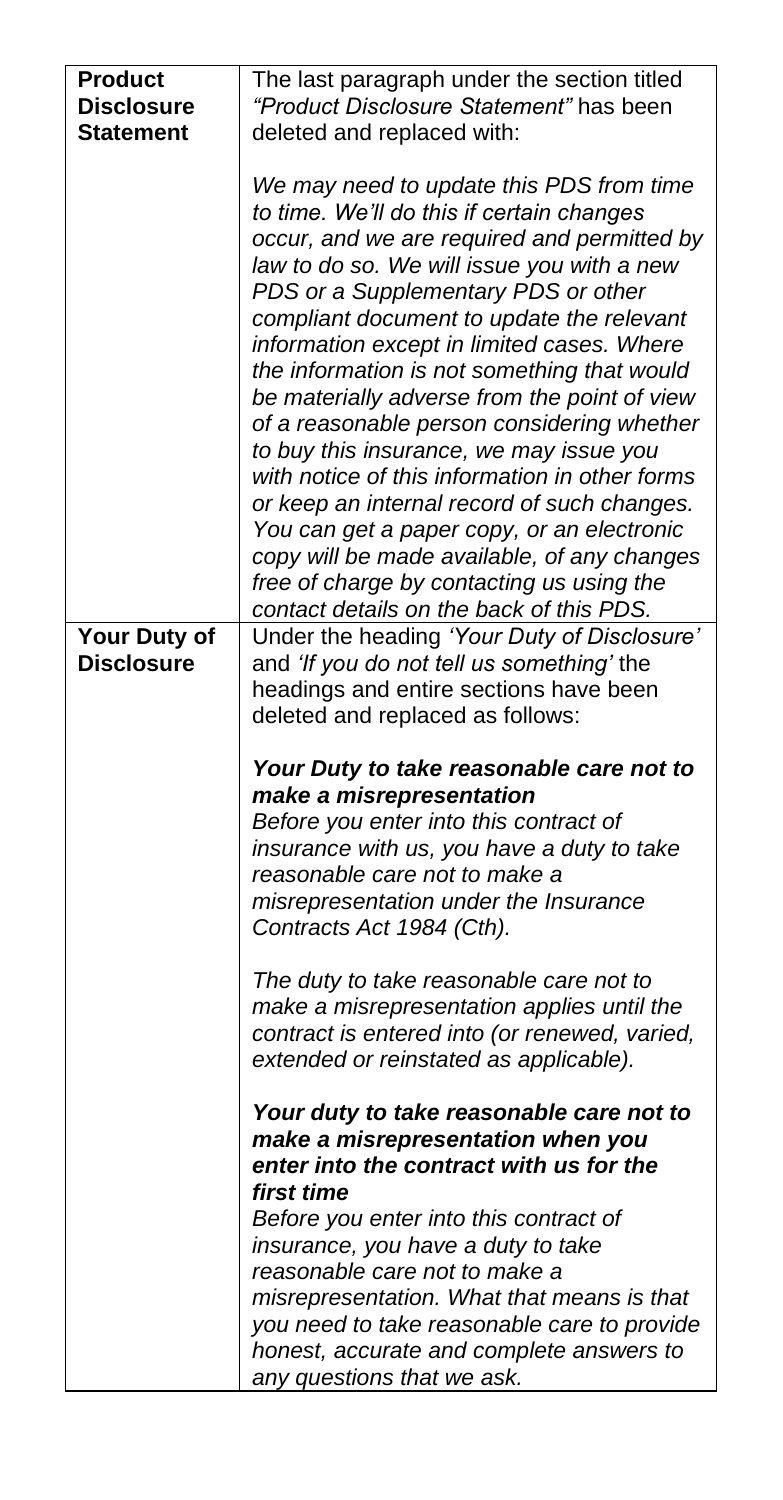| If you are not sure of the answers to any of<br>our questions, you should take the time to<br>find them. It is also important to understand<br>that, in answering the questions, you are<br>answering for yourself and anyone else to<br>whom the questions apply.                                                                                                                                                                                                                                                                                                                                            |
|---------------------------------------------------------------------------------------------------------------------------------------------------------------------------------------------------------------------------------------------------------------------------------------------------------------------------------------------------------------------------------------------------------------------------------------------------------------------------------------------------------------------------------------------------------------------------------------------------------------|
| If any of our questions are not clear to you<br>and you need help, please contact us.                                                                                                                                                                                                                                                                                                                                                                                                                                                                                                                         |
| Your duty to take reasonable care not to<br>make a misrepresentation when you<br>renew, vary, extend or reinstate the<br>contract<br>Before you renew, vary, extend or reinstate<br>the contract of insurance, you have a duty<br>to take reasonable care not to make a<br>misrepresentation. What that means is that<br>you need to take reasonable care to review<br>the information included in your in your<br>policy documentation (e.g. your renewal<br>notice or Certificate of Insurance) and to<br>inform us of any changes, where the<br>information is no longer honest, accurate<br>and complete. |
| If you are not sure if any of the information<br>remains honest, accurate and complete,<br>you should take the time to find out. It is<br>also important to understand that, in<br>reviewing the information, you are doing so<br>for yourself and anyone else to whom the<br>information applies.                                                                                                                                                                                                                                                                                                            |
| If you need to inform us of changes to the<br>information set out in your policy<br>documentation (e.g., your renewal notice or<br>Certificate of Insurance) or if any of it is not<br>clear to you and you need help, please<br>contact us.                                                                                                                                                                                                                                                                                                                                                                  |
| If you do not contact us, we will take it that<br>you agree that the information remains<br>honest, accurate and complete, so it is<br>essential that you contact us if you have any<br>doubts.                                                                                                                                                                                                                                                                                                                                                                                                               |
| If you do not comply with your duty to<br>take reasonable care not to make a<br>misrepresentation                                                                                                                                                                                                                                                                                                                                                                                                                                                                                                             |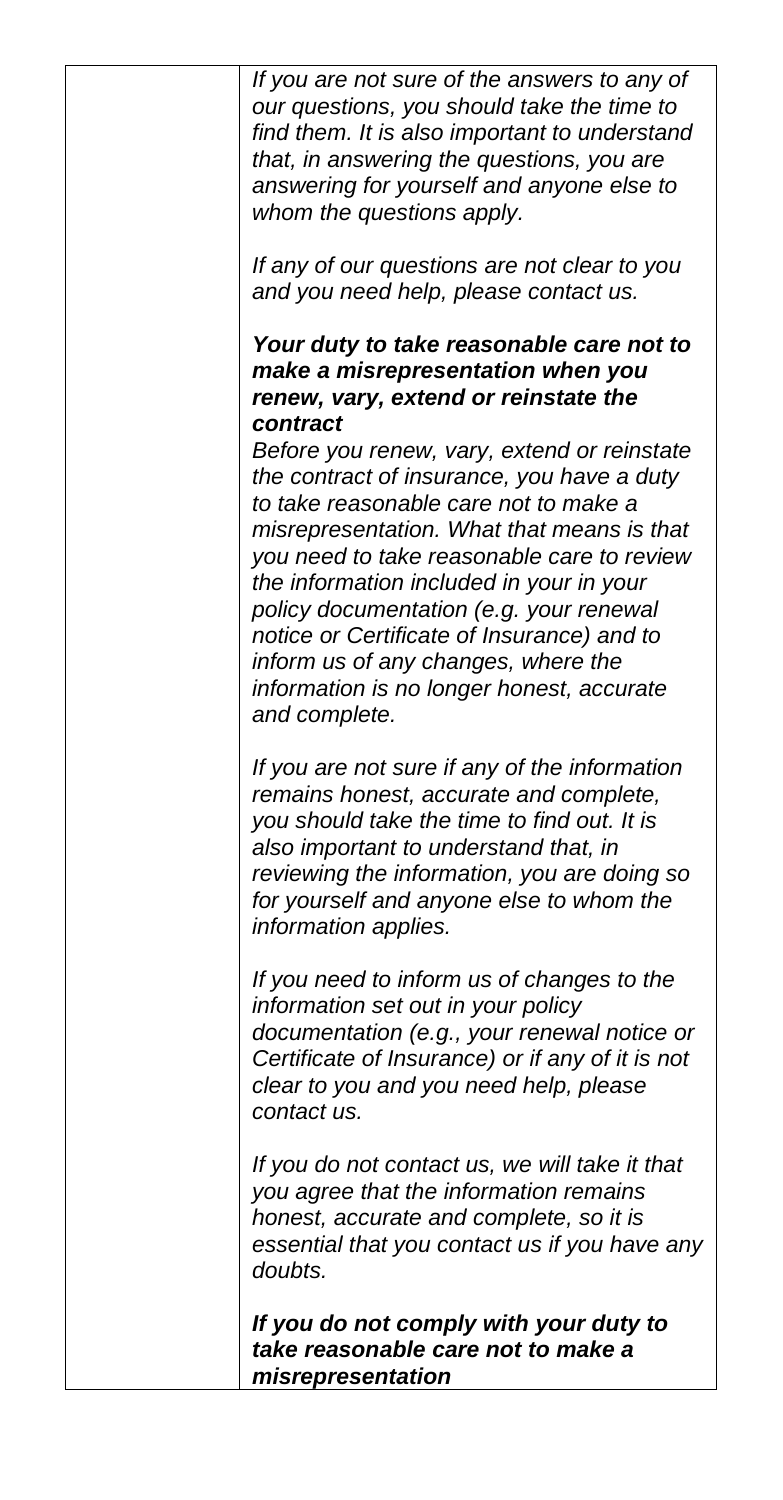| policy documentation, you may breach your                                                |
|------------------------------------------------------------------------------------------|
|                                                                                          |
| cancelled, or treated as if never existed, and                                           |
|                                                                                          |
|                                                                                          |
|                                                                                          |
|                                                                                          |
|                                                                                          |
|                                                                                          |
|                                                                                          |
|                                                                                          |
| extend cover) and is printed on the relevant                                             |
|                                                                                          |
|                                                                                          |
|                                                                                          |
|                                                                                          |
|                                                                                          |
|                                                                                          |
|                                                                                          |
|                                                                                          |
|                                                                                          |
| decreases the risk to us, such as the Cover                                              |
|                                                                                          |
|                                                                                          |
|                                                                                          |
| have chosen, the species, breed and age of                                               |
|                                                                                          |
| cost of doing business. These same factors                                               |
|                                                                                          |
|                                                                                          |
| information about renewal premiums can be                                                |
|                                                                                          |
|                                                                                          |
|                                                                                          |
|                                                                                          |
|                                                                                          |
|                                                                                          |
|                                                                                          |
| Commencement Date (or any renewal date)                                                  |
|                                                                                          |
|                                                                                          |
|                                                                                          |
|                                                                                          |
|                                                                                          |
|                                                                                          |
|                                                                                          |
|                                                                                          |
|                                                                                          |
| day period after the policy Commencement<br>Date (or any renewal date), we will give you |
|                                                                                          |

 $\begin{array}{c} \hline \end{array}$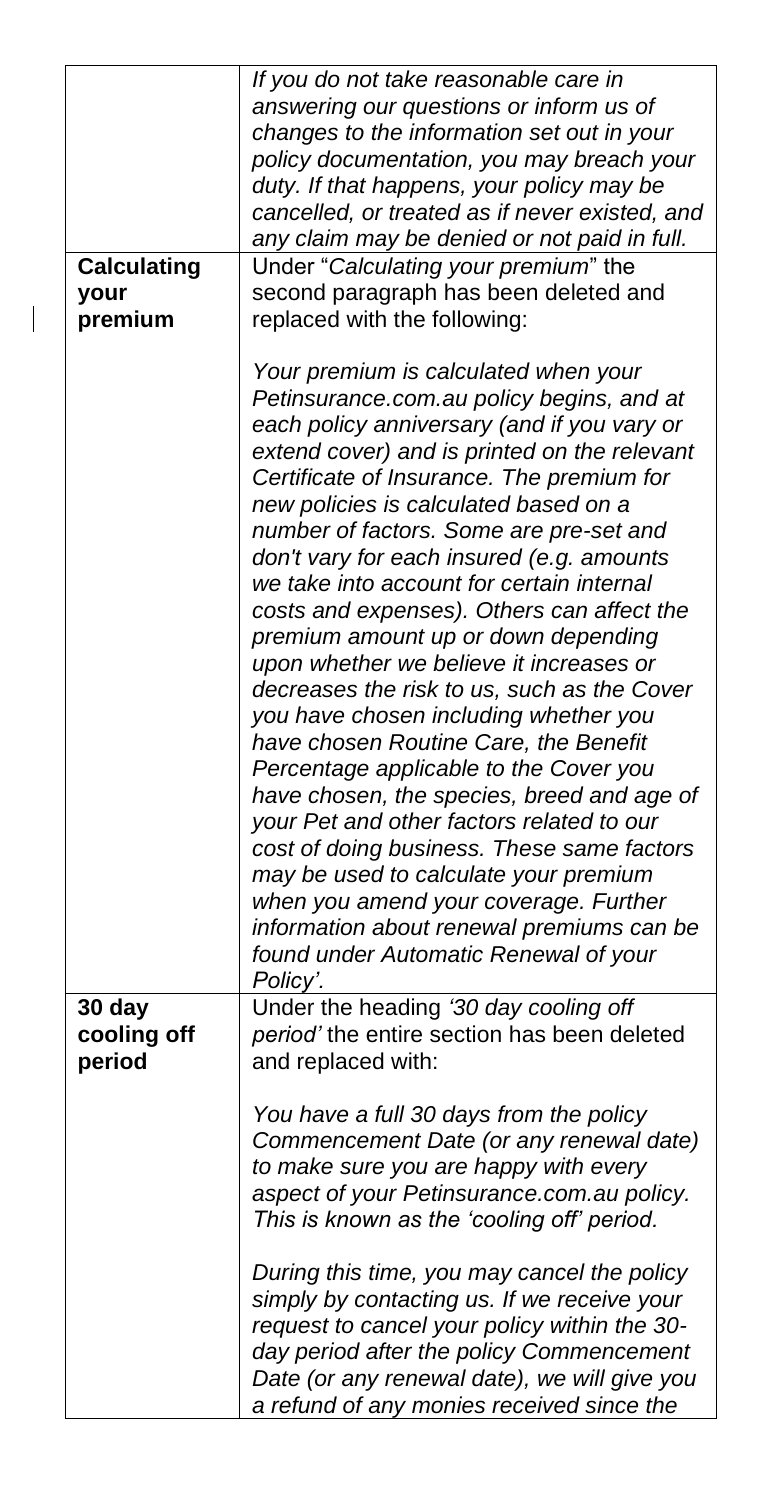|                  | policy Commencement Date (or renewal<br>date) less any costs incurred by us, which<br>we are unable to recover and any taxes or<br>duties that we are unable to refund.<br>If you have made a claim during the cooling<br>off period and wish to cancel during the<br>cooling off period, then any refund will be in<br>accordance with provisions set out in<br>Section 7 - Cancellations. After the cooling<br>off period ends you continue to be able to<br>cancel your policy and you have rights upon<br>cancellation in certain circumstances under<br>the policy. These rights are set out in<br>'Section 7 - Cancellations'. |
|------------------|--------------------------------------------------------------------------------------------------------------------------------------------------------------------------------------------------------------------------------------------------------------------------------------------------------------------------------------------------------------------------------------------------------------------------------------------------------------------------------------------------------------------------------------------------------------------------------------------------------------------------------------|
| If you<br>have a | Under the heading 'If you have a complaint'<br>the entire section has been deleted and                                                                                                                                                                                                                                                                                                                                                                                                                                                                                                                                               |
| complaint        | replaced as follows:                                                                                                                                                                                                                                                                                                                                                                                                                                                                                                                                                                                                                 |
|                  | If you have a complaint<br>We hope that you never have reason to<br>complain, but if you do we will do our best to<br>work with you to resolve it. Our complaints<br>resolution process has three steps. Please<br>let us know if you require additional<br>assistance to lodge a complaint.                                                                                                                                                                                                                                                                                                                                         |
|                  | 1- Immediate Response<br>Usually when you have a concern, we can<br>resolve it immediately on the phone. If we<br>can't immediately resolve your concern we<br>will treat it as a complaint and take steps to<br>resolve your complaint as soon as possible.<br>We will acknowledge your complaint within<br>one business day of receiving it.                                                                                                                                                                                                                                                                                       |
|                  | Please contact us using one of the following<br>means:                                                                                                                                                                                                                                                                                                                                                                                                                                                                                                                                                                               |
|                  | Phone: 1300 855 663 (Weekdays between<br>8:00am and 8:00pm (AEST) except<br>public holidays)                                                                                                                                                                                                                                                                                                                                                                                                                                                                                                                                         |
|                  | <b>Writing: Customer Service Complaints</b><br>Petinsurance.com.au<br>Locked Bag 9021<br>Castle Hill, NSW 1765                                                                                                                                                                                                                                                                                                                                                                                                                                                                                                                       |
|                  | Please supply your policy number, if<br>applicable, to enable the complaint or<br>enquiry to be dealt with promptly. Your                                                                                                                                                                                                                                                                                                                                                                                                                                                                                                            |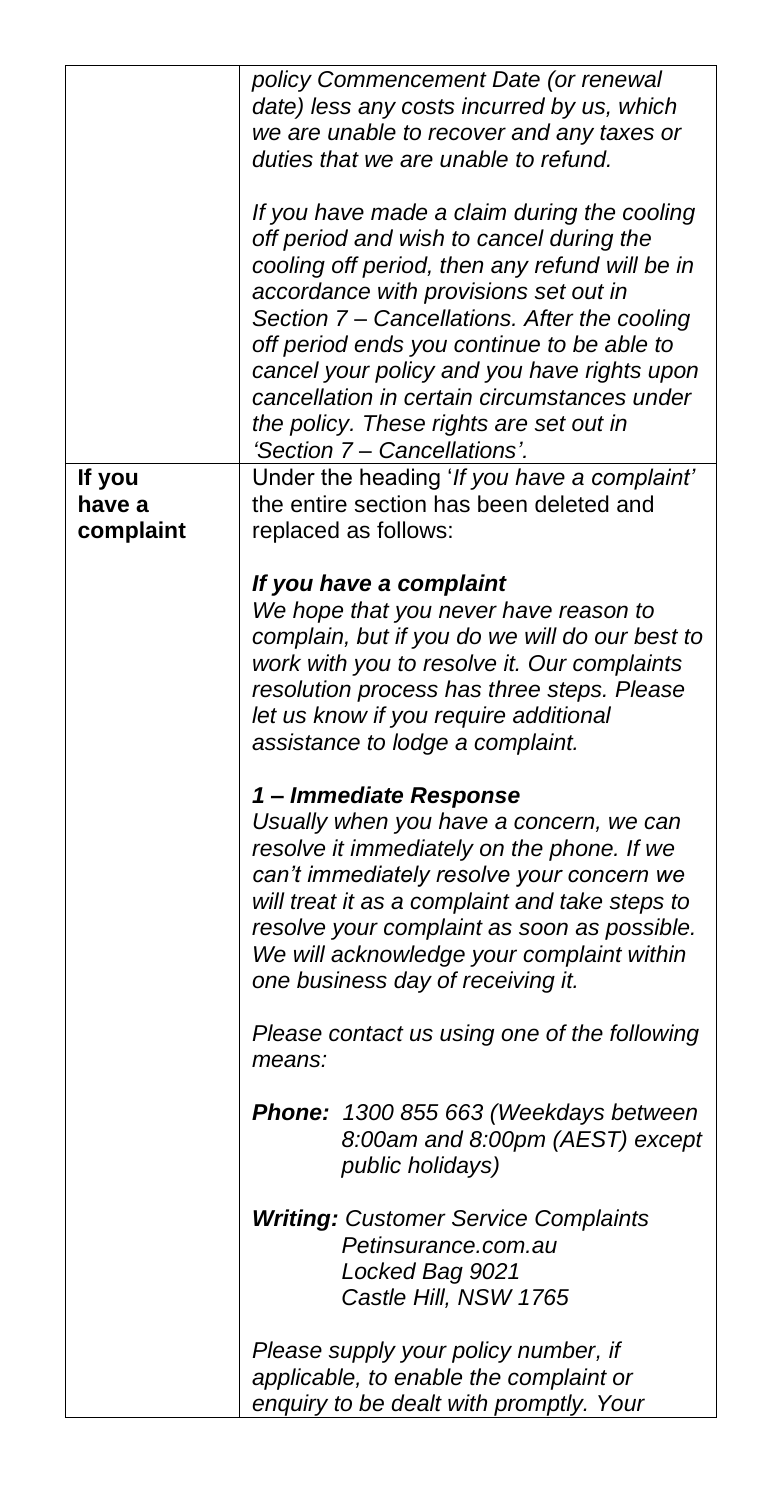|                     | complaint or enquiry will be dealt with by                                            |
|---------------------|---------------------------------------------------------------------------------------|
|                     | someone with appropriate authority.                                                   |
|                     |                                                                                       |
|                     | 2- Internal Dispute Resolution                                                        |
|                     | If we haven't resolved your complaint to                                              |
|                     | your satisfaction, at your request (refer to                                          |
|                     | contact details provided for '1 - Immediate                                           |
|                     | Response'), we will escalate your                                                     |
|                     | complaint for review by our Internal Dispute                                          |
|                     | Resolution team. All escalated complaints                                             |
|                     | will be acknowledged within one business                                              |
|                     | days of being escalated. The Internal                                                 |
|                     | Dispute Resolution team will review your<br>matter and any supporting evidence. After |
|                     | full consideration of the complaint a written                                         |
|                     | final response will be provided that will                                             |
|                     | outline the decision reached and the                                                  |
|                     | reasons for the decision.                                                             |
|                     |                                                                                       |
|                     | 3- External Dispute Resolution                                                        |
|                     | In the event that your complaint is not                                               |
|                     | resolved to your satisfaction, or a final                                             |
|                     | written response has not been provided                                                |
|                     | within 30 days, you can refer your complaint                                          |
|                     | to the Australian Financial Complaints                                                |
|                     | Authority (AFCA), provided your complaint                                             |
|                     | is within the scope of the AFCA Rules.                                                |
|                     | AFCA is an independent dispute resolution                                             |
|                     | service provided free of charge.                                                      |
|                     |                                                                                       |
|                     | You may contact AFCA at:                                                              |
|                     | <b>Australian Financial Complaints</b>                                                |
|                     | <b>Authority (AFCA)</b>                                                               |
|                     | GPO Box 3, Melbourne VIC 3001<br>Mail:                                                |
|                     | 1800 931 678<br>Phone:                                                                |
|                     | Website: www.afca.org.au                                                              |
|                     | info@afca.org.au<br>Email:                                                            |
| <b>Policy Terms</b> | In 'The Petinsurance.com.au policy' section                                           |
| and                 | the following paragraph is deleted:                                                   |
| <b>Conditions</b>   |                                                                                       |
|                     | Your policy will continue for a period of 12                                          |
|                     | months from the policy Commencement                                                   |
|                     | Date unless cancelled by you under the<br>cooling off period as explained on page 36  |
|                     | or cancellation provisions of the policy as                                           |
|                     | explained in 'Section 7 - Cancellations' on                                           |
|                     | page 35. We also have certain cancellation                                            |
|                     | rights at law. For your convenience and to                                            |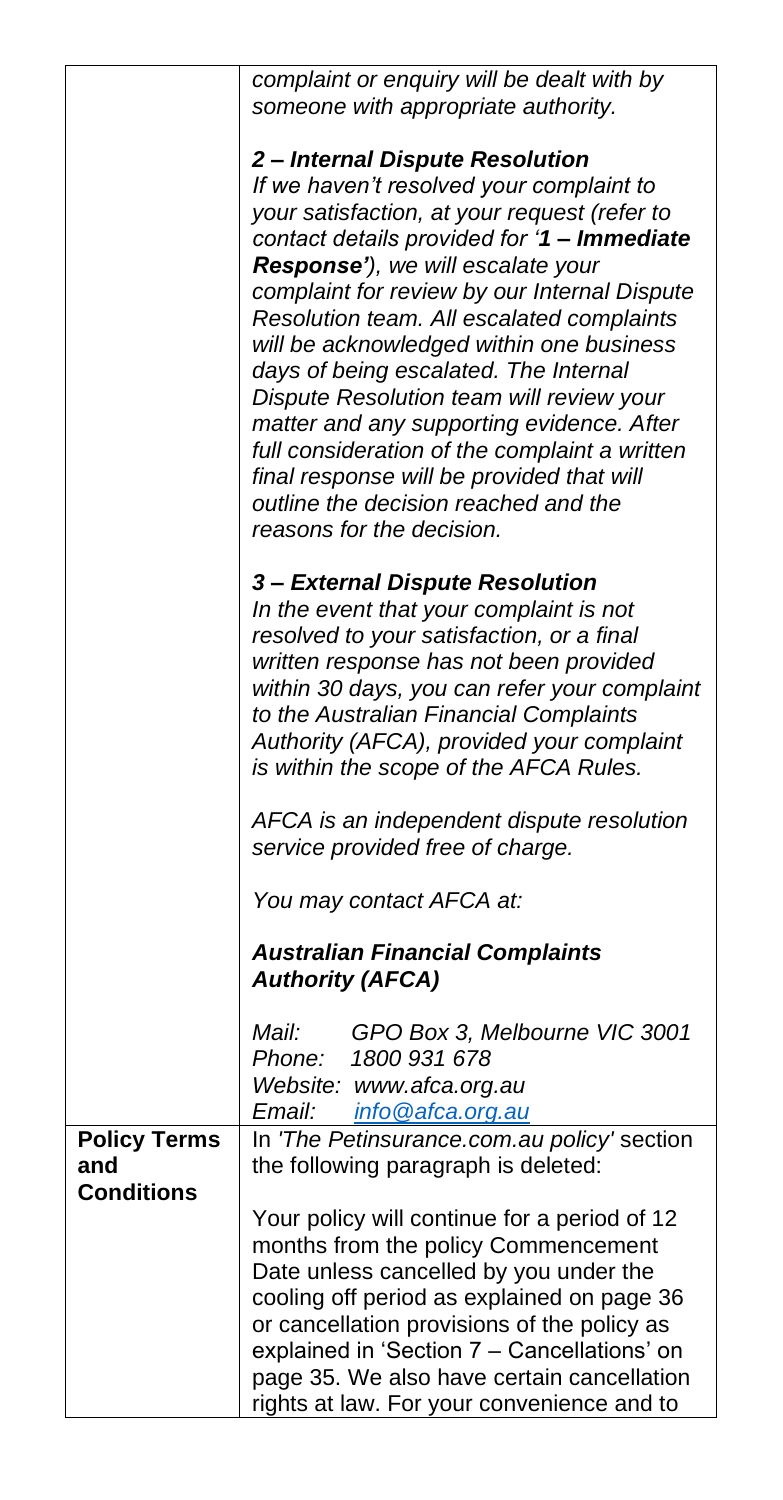|                                | ensure continuity of Cover for your Pet, we<br>will automatically renew your policy each<br>year, (refer to the "Automatic renewal of<br>your policy" section on the bottom of this<br>page.<br>And replaced with:<br>Your policy will continue for a period of 12<br>months from the policy Commencement<br>Date unless cancelled by you under the<br>cooling off period as explained in Section 7<br>- Cancellations'. We also have certain<br>cancellation rights at law. For your<br>convenience and to ensure continuity of<br>cover for your Pet, we will automatically<br>renew your policy each year (unless you<br>have opted out of automatic renewals or<br>contact us that you do not want to renew on<br>the terms of the renewal notice) for as long<br>as we continue to provide this product -<br>refer to the 'Automatic renewal of your<br>policy' section.                                                                                                  |
|--------------------------------|--------------------------------------------------------------------------------------------------------------------------------------------------------------------------------------------------------------------------------------------------------------------------------------------------------------------------------------------------------------------------------------------------------------------------------------------------------------------------------------------------------------------------------------------------------------------------------------------------------------------------------------------------------------------------------------------------------------------------------------------------------------------------------------------------------------------------------------------------------------------------------------------------------------------------------------------------------------------------------|
| <b>Automatic</b><br>renewal of | The "Automatic renewal of your policy"<br>section has been deleted and replaced with                                                                                                                                                                                                                                                                                                                                                                                                                                                                                                                                                                                                                                                                                                                                                                                                                                                                                           |
| your policy                    | the following:                                                                                                                                                                                                                                                                                                                                                                                                                                                                                                                                                                                                                                                                                                                                                                                                                                                                                                                                                                 |
|                                | We will offer renewal of your policy every<br>year for so long as we continue to provide<br>this product. At least 14 days prior before<br>your current policy expires we will send you<br>a renewal notice confirming when your<br>insurance will expire and the premium and<br>terms on which your insurance will<br>automatically renew for a further Policy<br>Period. It will also remind you that you can<br>opt out of the automatic renewal process<br>and to check the limits of cover provided<br>under the policy to see if your level of<br>insurance cover remains appropriate for<br>you.<br>Your Cover will be automatically renewed<br>on the terms contained in the renewal notice<br>(unless you have opted out of automatic<br>renewals or contact us to tell us that you do<br>not want to renew on the terms of the<br>renewal notice) and we will deduct/charge<br>the renewal premium from your nominated<br>account/credit card. If the account/credit |
|                                | card is not yours, you confirm you have the                                                                                                                                                                                                                                                                                                                                                                                                                                                                                                                                                                                                                                                                                                                                                                                                                                                                                                                                    |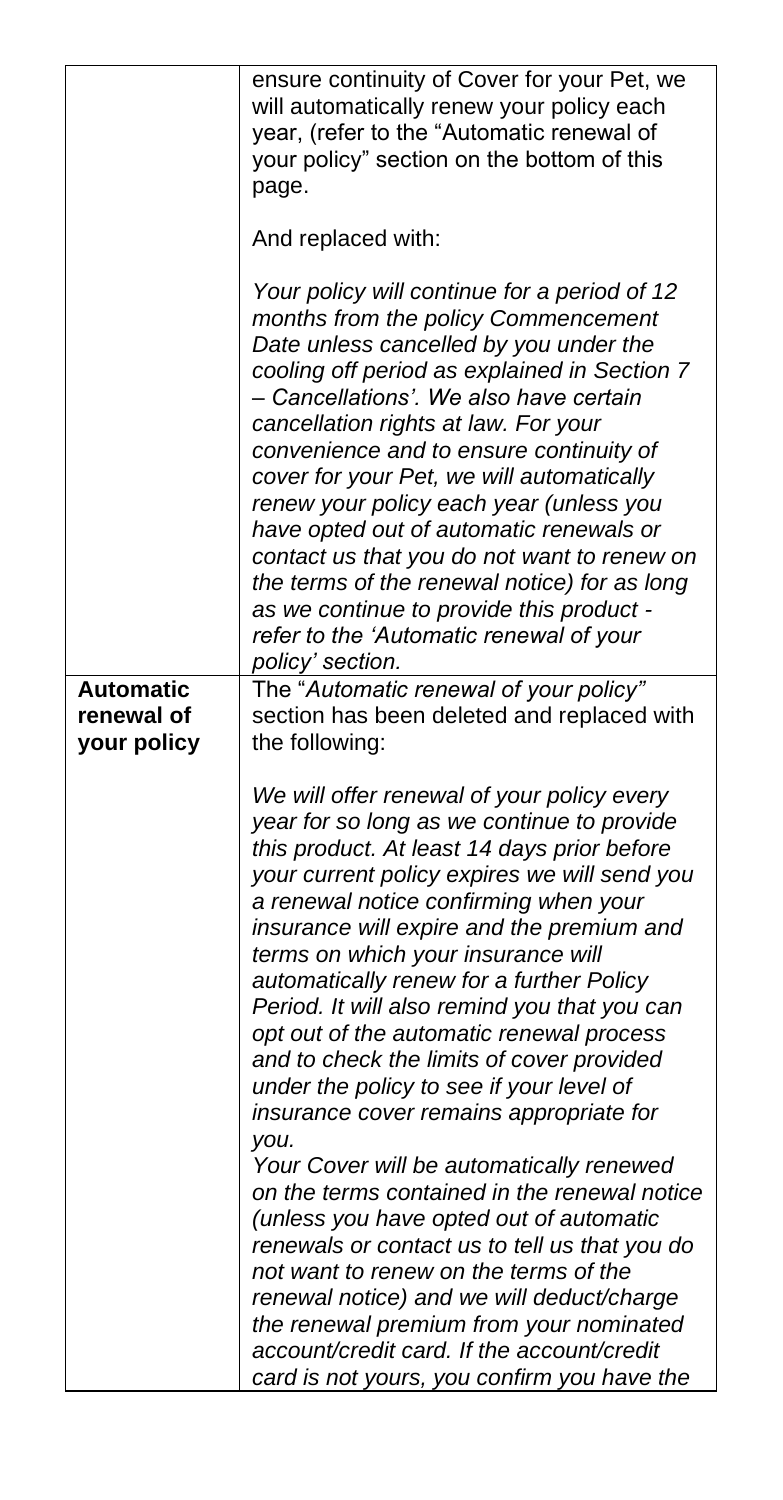|                                   | authority of the relevant person to use it and<br>they have agreed to these terms.<br>Every year, we review the cost of<br>everyone's insurance with regards to a<br>combination of factors as well as claims<br>inflation across all our insured pets. These<br>factors include your Pet's age, breed,<br>location, claims history, as well as data<br>relating to the health of Pets that are a<br>similar age and breed. Your premium takes<br>into account the average cost of care for<br>Pets like yours. We may also change the<br>terms and conditions of the policy upon<br>renewal based on the risk associated with<br>insuring Pets like yours. |
|-----------------------------------|-------------------------------------------------------------------------------------------------------------------------------------------------------------------------------------------------------------------------------------------------------------------------------------------------------------------------------------------------------------------------------------------------------------------------------------------------------------------------------------------------------------------------------------------------------------------------------------------------------------------------------------------------------------|
|                                   | Should you renew your policy, you must tell<br>us if the information you have previously<br>supplied is incorrect or incomplete in order<br>to comply with your Duty to take reasonable<br>care not to make a misrepresentation. If you<br>do not, we may reduce or refuse to pay a<br>claim or cancel the policy.                                                                                                                                                                                                                                                                                                                                          |
| Section 1-<br><b>Definitions</b>  | In the Definitions section, the definition of<br>'Accident' has been deleted and replaced as<br>follows:<br><b>Accident means:</b><br>A single event which is unexpected<br>and unintended by you; and<br>Is independent of any Illness or any<br>Pre-existing Condition.                                                                                                                                                                                                                                                                                                                                                                                   |
| Section 1 -<br><b>Definitions</b> | In the Definitions section, the definition of<br>'Pre-existing condition' has been deleted<br>and replaced as follows:<br><b>Pre-existing Condition means a Condition</b><br>that existed or occurred prior to the<br>Commencement Date of the First Policy<br>Period or within any applicable Waiting<br>Period, of which you or your Vet were aware<br>or a reasonable person in your<br>circumstances would have been aware,<br>irrespective of whether the underlying or<br>causative Condition has been diagnosed. A<br>Pre-existing Condition also includes a<br>Related Condition or Bilateral Condition of a<br>Pre-existing Condition.             |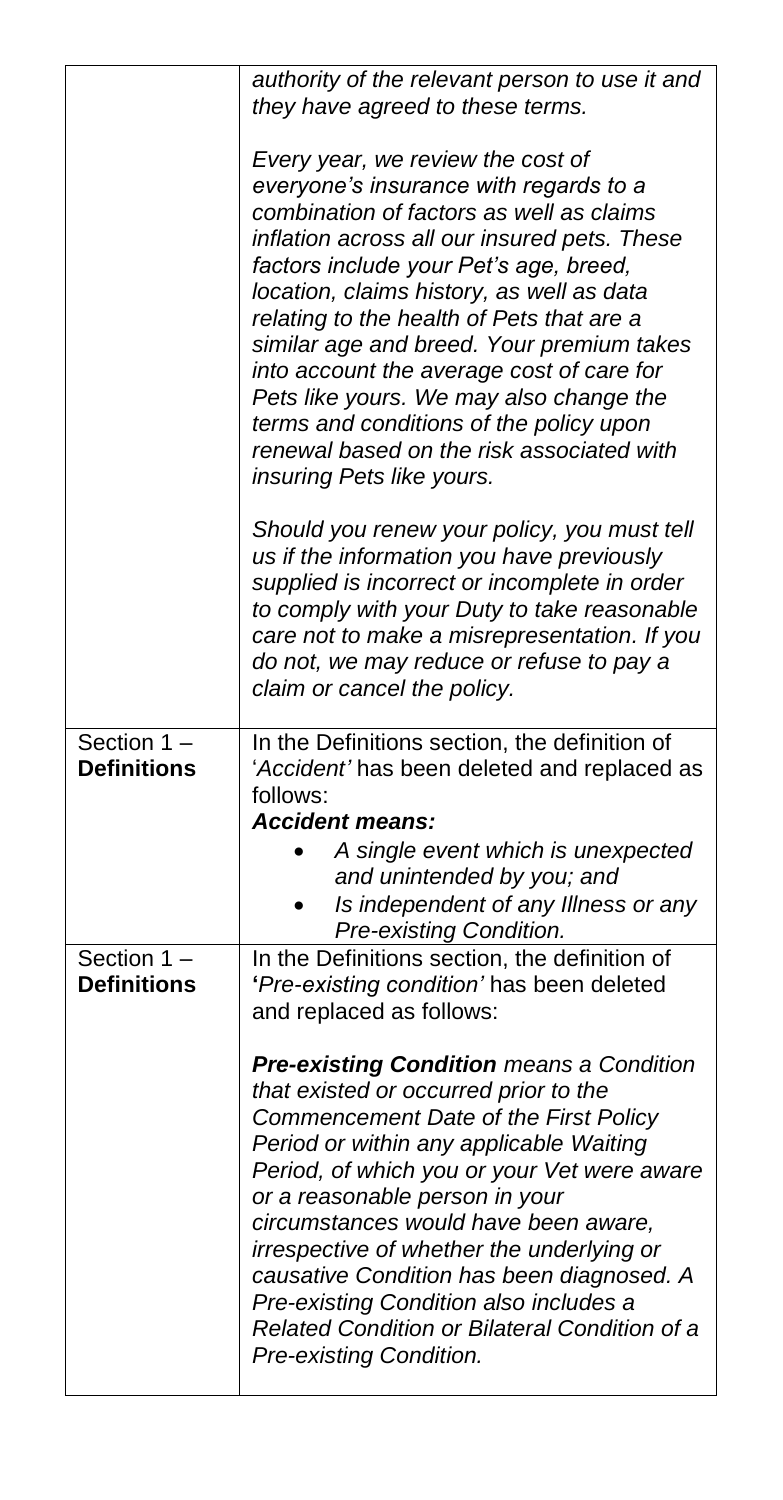|                                  | After the end of any applicable Waiting<br>Period, a Condition will no longer be<br>considered a Pre-existing Condition if it is a<br>Temporary Condition that:                                                                                                                                                                                                                                                                                                                                                                            |
|----------------------------------|--------------------------------------------------------------------------------------------------------------------------------------------------------------------------------------------------------------------------------------------------------------------------------------------------------------------------------------------------------------------------------------------------------------------------------------------------------------------------------------------------------------------------------------------|
|                                  | Has not existed, occurred or shown<br>noticeable signs, symptoms or an<br>abnormality in the 18-month period<br>immediately prior to your claim<br>Treatment date (please refer to the<br>definitions of 'Temporary Condition',<br>'Chronic Condition' and 'Cruciate<br>Ligament Condition'); or<br>We have agreed in writing will not<br>be a Pre-existing Condition,<br>following a Pre-existing Condition<br>Review (please refer to the terms of<br>a Pre-existing Condition Review)                                                   |
|                                  | For example: Six weeks prior to the<br>Commencement Date of the First Policy<br>Period, you notice your Pet has a Condition<br>involving limping on its left back leg and you<br>take it to the Vet. Your Vet prescribes anti-<br>inflammatory medication. 12 weeks after<br>purchasing a policy the limping is diagnosed<br>as degenerative joint disease.<br>The Condition would be a Pre-existing<br>Condition and excluded from Cover,<br>notwithstanding that the diagnosis was not<br>provided until after the Commencement<br>Date. |
| Section 1<br><b>Definitions</b>  | In the definition section the following<br>definition has been added:                                                                                                                                                                                                                                                                                                                                                                                                                                                                      |
|                                  | <b>Skin Condition</b> means any Condition<br>regardless of cause or origin presenting in<br>or affecting the skin in any way whatsoever.<br>Note: for the purposes of the policy Skin<br>Conditions are deemed to include skin<br>lumps.                                                                                                                                                                                                                                                                                                   |
| Section 1-<br><b>Definitions</b> | In the Definitions section, the definition of<br>'Vet Expenses' has been deleted and<br>replaced as follows:                                                                                                                                                                                                                                                                                                                                                                                                                               |
|                                  | Vet Expenses means the reasonable and<br>essential expenses incurred and paid in<br>respect of Treatment provided by a Vet<br>during the Policy Period, having regard to                                                                                                                                                                                                                                                                                                                                                                   |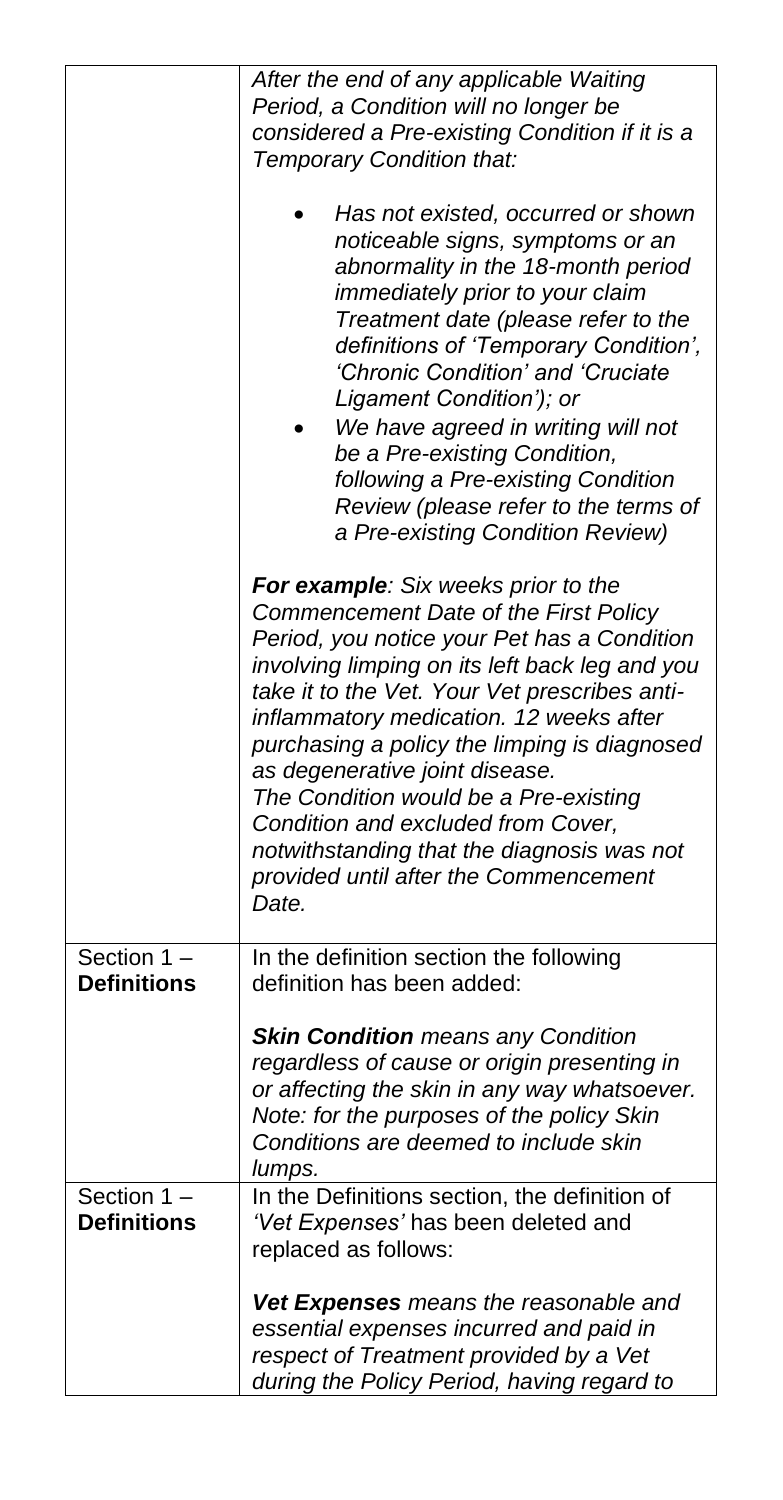|                   | the circumstances in which the Treatment<br>was provided.      |
|-------------------|----------------------------------------------------------------|
|                   |                                                                |
| Section 2-        | Section '2.1.3 When you are not covered'                       |
| <b>Your Cover</b> | has been deleted and replaced with the                         |
|                   | following:                                                     |
|                   |                                                                |
|                   | 1.<br>any disease that affects dogs or                         |
|                   | cats that is subject of a biosecurity                          |
|                   | emergency declaration under the                                |
|                   | Biosecurity Act 2015 (Cth);                                    |
|                   |                                                                |
|                   | 2.                                                             |
|                   | any flea/tick/worm preventative                                |
|                   | treatments or measures (e.g. tick                              |
|                   | baths, sprays, intestinal worming                              |
|                   | products etc.) whether                                         |
|                   | recommended by your Vet or not;                                |
|                   | 3.<br>other Conditions not stated in                           |
|                   | 'Section 2.1.2 - What you are                                  |
|                   | covered for' no matter how the                                 |
|                   | Condition arises;                                              |
|                   |                                                                |
|                   | 4.<br>any dental Treatment, including                          |
|                   | fractured teeth; or                                            |
|                   |                                                                |
|                   |                                                                |
|                   | 5.<br>any of the excluded matters listed in                    |
|                   | 'Section 5 - General Exclusions'.                              |
| Section $2 -$     | Section '2.2.3 When you are not covered'                       |
| <b>Your Cover</b> | has been deleted and replaced with the                         |
|                   | following:                                                     |
|                   |                                                                |
|                   | 1.<br>Expenses in relation to policy                           |
|                   | exclusions or related                                          |
|                   | complications/adverse reactions of                             |
|                   | an exclusion. This includes when                               |
|                   |                                                                |
|                   | the diagnosis is inconclusive, but                             |
|                   | the Treatment protocol is consistent                           |
|                   | with an excluded Condition.                                    |
|                   | Exceptions to this include:                                    |
|                   | vaccination reactions;<br>а.                                   |
|                   | b.<br>desexing procedure                                       |
|                   | complications; and                                             |
|                   | reactions to flea/tick/worm<br>с.                              |
|                   | control products.                                              |
|                   |                                                                |
|                   | 2.<br>any disease that affects dogs or                         |
|                   | cats that is subject of a biosecurity                          |
|                   | emergency declaration under the<br>Biosecurity Act 2015 (Cth); |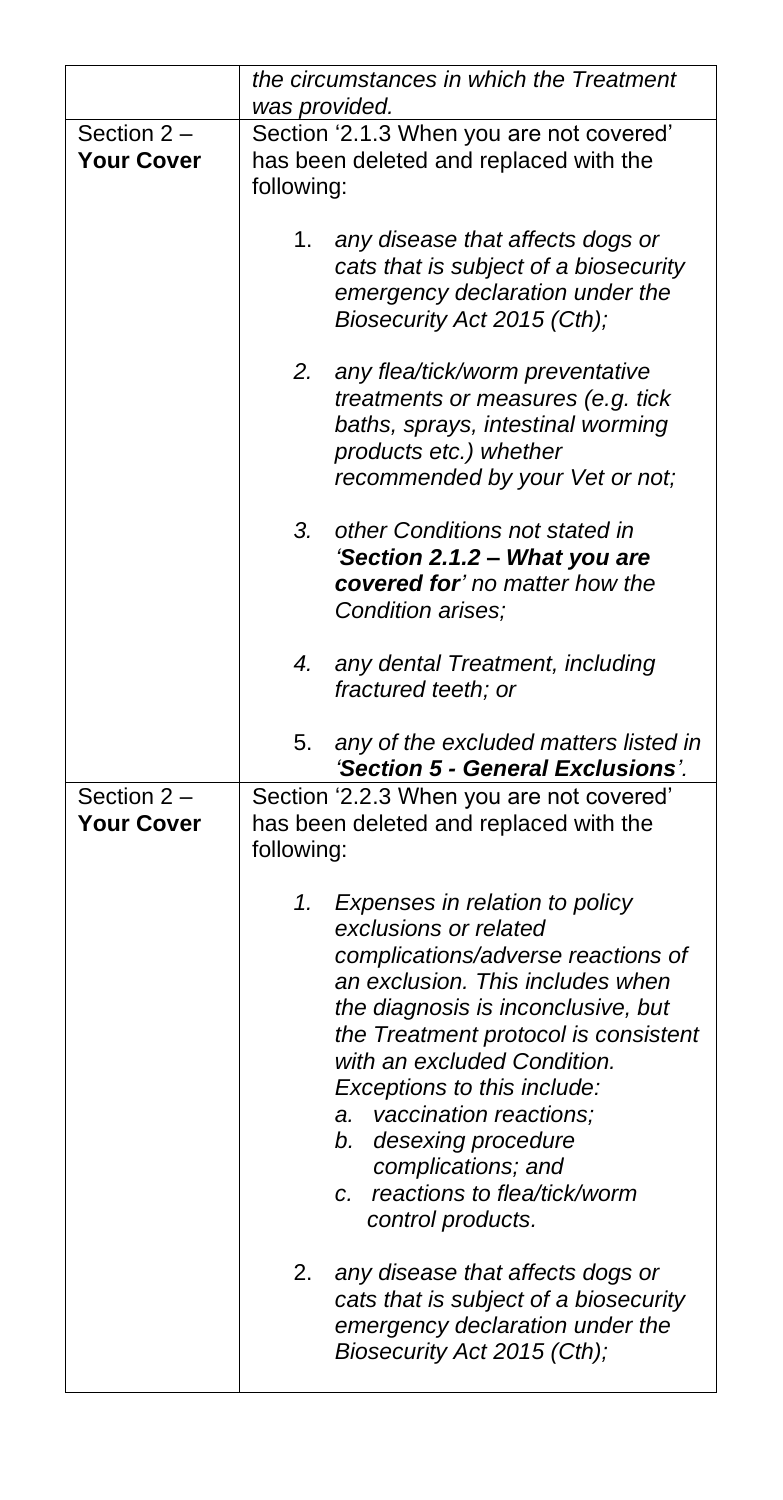|                                                                   | 3.<br>any flea/tick/worm preventative<br>treatments or measures (e.g. tick<br>baths, sprays, intestinal worming<br>products etc.) whether                                                                                                                                                                                                                                                                                                                 |
|-------------------------------------------------------------------|-----------------------------------------------------------------------------------------------------------------------------------------------------------------------------------------------------------------------------------------------------------------------------------------------------------------------------------------------------------------------------------------------------------------------------------------------------------|
|                                                                   | recommended by your Vet or not;                                                                                                                                                                                                                                                                                                                                                                                                                           |
|                                                                   | 4.<br>any dental Treatment, including<br>fractured teeth; or                                                                                                                                                                                                                                                                                                                                                                                              |
|                                                                   | 5.<br>any of the excluded matters listed in<br>'Section 5 - General Exclusions'.                                                                                                                                                                                                                                                                                                                                                                          |
| Section 4-<br><b>Optional non-</b><br>insurance<br><b>Benefit</b> | The first two paragraphs under the heading<br>"What you are covered for" have been<br>deleted and replaced with:                                                                                                                                                                                                                                                                                                                                          |
|                                                                   | If the Routine Care benefit option is shown<br>on your Certificate of Insurance, we will<br>make a payment towards the cost of<br>Routine Care your Pet has received during<br>the Policy Period up to the applicable<br>Routine Care limits and overall annual<br>Benefit Limit as shown on your Certificate of<br>Insurance. Routine Care benefits allow<br>some reimbursement for some preventative<br>healthcare Treatments such as the<br>following: |
| Section 5-<br>General                                             | In the General Exclusions section point 9<br>has been deleted and replaced with:                                                                                                                                                                                                                                                                                                                                                                          |
| <b>Exclusion</b><br><b>Section</b>                                | 9. Expenses in relation to policy                                                                                                                                                                                                                                                                                                                                                                                                                         |
|                                                                   | exclusions or related                                                                                                                                                                                                                                                                                                                                                                                                                                     |
|                                                                   | complications/adverse reactions of an<br>exclusion. This includes when the diagnosis<br>is inconclusive, but the Treatment protocol<br>is consistent with an excluded Condition<br>(e.g. Treatment for halitosis (bad breath)<br>where dental disease is suspected but not<br>diagnosed or excluded as a diagnosis -<br>unless Covered under Routine Care).                                                                                               |
| Section 6.1 -<br>Paying your                                      | In the wording under the heading '6.1<br>Paying your premium' the following clause                                                                                                                                                                                                                                                                                                                                                                        |
| Premium                                                           | has been deleted:                                                                                                                                                                                                                                                                                                                                                                                                                                         |
|                                                                   | 3. When premiums are paid monthly or<br>fortnightly by instalment, claims are paid on<br>the basis that you agree to pay the<br>premiums for that Policy Period.                                                                                                                                                                                                                                                                                          |
| Section 6.2 -                                                     | In the wording under the heading, '6.2<br>Paying on the Due Date' the following                                                                                                                                                                                                                                                                                                                                                                           |
| Paying on<br>the Due Date                                         | clause has been deleted:                                                                                                                                                                                                                                                                                                                                                                                                                                  |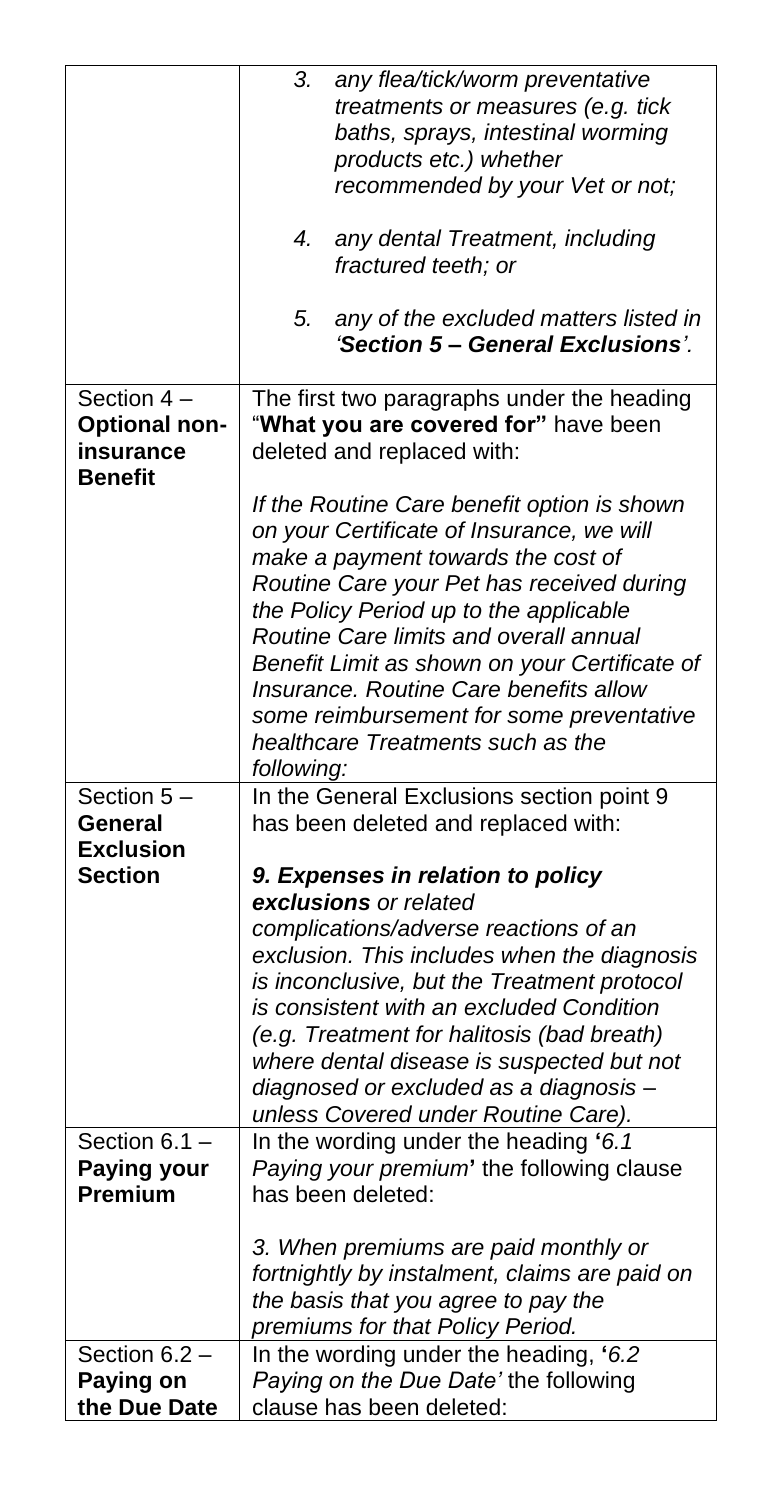| Section 7-<br><b>Cancellations</b> | 1. Your policy will not operate until you have<br>paid your premium (or your first instalment if<br>you have elected to pay by instalments).<br>Under 'Section 7 - Cancellations' the entire<br>section has been deleted and replaced as<br>follows:                                                                                                                                                                                         |
|------------------------------------|----------------------------------------------------------------------------------------------------------------------------------------------------------------------------------------------------------------------------------------------------------------------------------------------------------------------------------------------------------------------------------------------------------------------------------------------|
|                                    | 7.1 Cancellation by you<br>You may cancel your policy with us at any<br>time by contacting our customer service<br>team. See section: Introduction for our<br>contact details. The cancellation will be<br>effective once we provide you our<br>confirmation of your cancellation request.                                                                                                                                                   |
|                                    | If you choose to cancel your policy and<br>have been paying your premiums annually,<br>we will retain a portion of premium that<br>relates to the period for which you have<br>been insured. We will refund the residual<br>premium for the unexpired period no later<br>than 15 business days less any applicable<br>government or statutory charges.                                                                                       |
|                                    | If you choose to cancel your policy and<br>have been paying your premiums by<br>instalments, there is no premium refund<br>(including for any remaining days of a<br>current instalment period). No further<br>premium instalments will be deducted.                                                                                                                                                                                         |
|                                    | If you cancel your policy because your Pet<br>has passed away, your policy will be<br>cancelled and we will retain and/or refund<br>any premium in the same way as set out<br>above.                                                                                                                                                                                                                                                         |
|                                    | 7.2 Cancellation by us<br>We may cancel your policy where the law<br>allows us to do so. We will give you notice<br>in writing prior to exercising any right to<br>cancel your policy. If we cancel your policy,<br>we will retain a portion of premium that<br>relates to the period for which you have<br>been insured. We will refund the residual for<br>the unexpired period no later than 15<br>business days, less any non-refundable |
|                                    | government or statutory charges.<br>For more information about cancellations<br>refer to 'Section 6 - Premiums'.                                                                                                                                                                                                                                                                                                                             |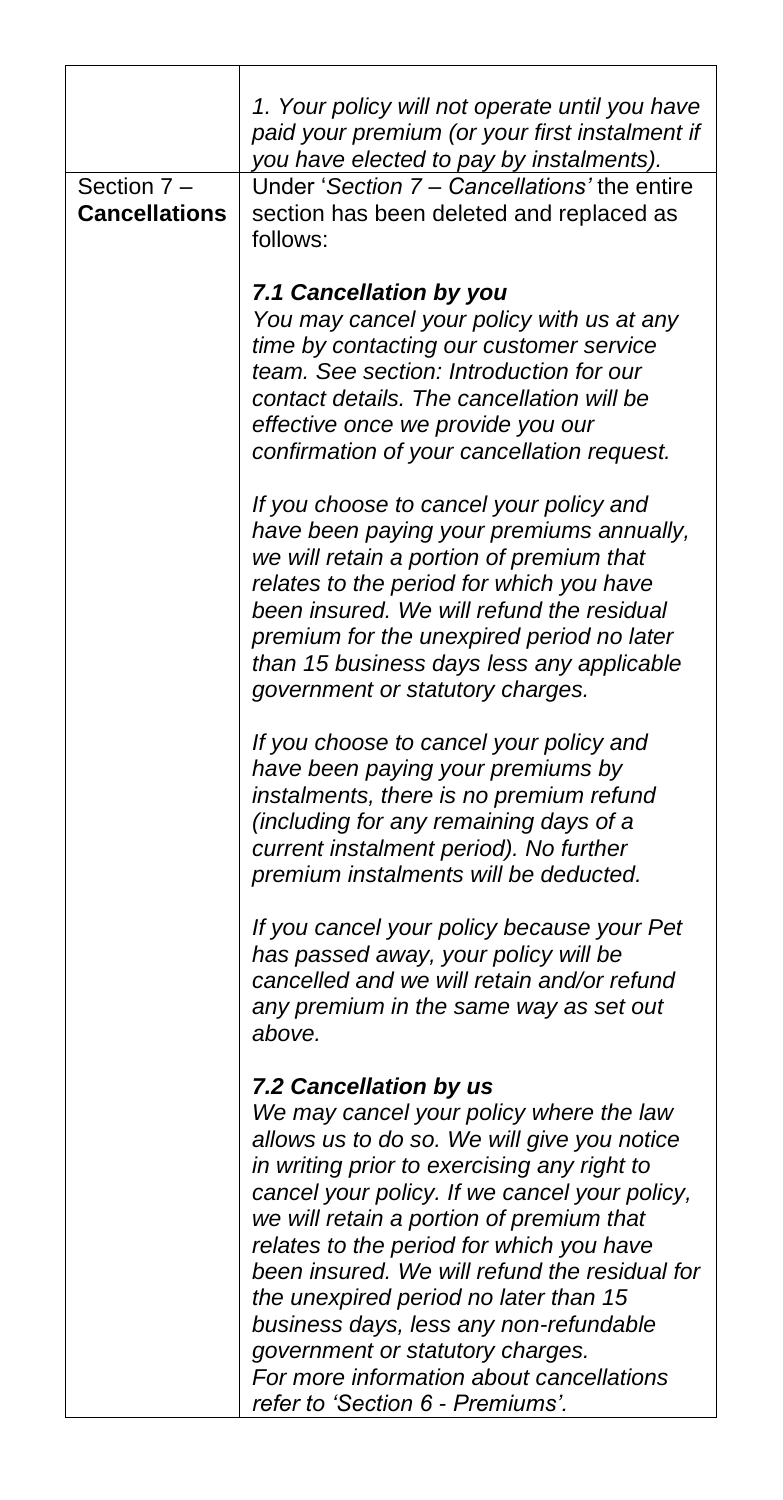| Section 8.4 -<br><b>Processing</b><br>of your claim | Under '8.4 Processing of your claim' clause<br>3 has been deleted and replaced with:<br>3. If expenses incurred by you with respect<br>to the Treatment exceed what is reasonable<br>and essential, having regard to the<br>circumstances in which the Treatment was<br>provided, then claim payments may be                                                                                                                                                                                                                                                                                                       |
|-----------------------------------------------------|--------------------------------------------------------------------------------------------------------------------------------------------------------------------------------------------------------------------------------------------------------------------------------------------------------------------------------------------------------------------------------------------------------------------------------------------------------------------------------------------------------------------------------------------------------------------------------------------------------------------|
|                                                     | adjusted to the amount of reasonable and<br>essential expenses.                                                                                                                                                                                                                                                                                                                                                                                                                                                                                                                                                    |
| <b>Financial</b><br><b>Services</b><br>Guide        | Under the section "How each party is paid<br>for their services" a new paragraph has<br>been added below ' PetSure may receive<br>administration and collection fees together<br>with a portion of the underwriting profit, if<br>any, for administering Petinsurance.com.au<br>products:                                                                                                                                                                                                                                                                                                                          |
|                                                     | PetSure may charge you an instalment fee<br>of up to \$2.00 inclusive of GST for each<br>instalment payment. We can tell you the<br>exact fee at the time you contact us. The<br>instalment fee, if applicable, is stated on<br>your Certificate of Insurance/Tax Invoice.<br>This will be shown as a 'collection fee' or<br>'instalment fee' or words to similar effect on<br>your Certificate of Insurance/Tax Invoice.<br>The instalment fee is not refundable in the<br>event of cancellation unless the insurance<br>policy is cancelled either within the colling<br>off period or a full term cancellation. |
|                                                     | The following paragraph under "How each<br>party is paid for their services" has been<br>deleted:                                                                                                                                                                                                                                                                                                                                                                                                                                                                                                                  |
|                                                     | Our distribution partners may also receive a<br>commission of up to 12.5% of the net<br>premium, inclusive within the commission of<br>up to 20% received by Pet Insurance Pty<br>Ltd (this is the premium less any<br>government taxes and charges for<br>promoting Petinsurance.com.au policies).<br>Pet Insurance Pty Ltd staff receives a salary<br>from their employer, including any bonuses<br>based on their performance criteria. These<br>payments are not an additional charge to<br>you and not in addition to the cost of your<br>premium.                                                            |
|                                                     | And replaced with:                                                                                                                                                                                                                                                                                                                                                                                                                                                                                                                                                                                                 |